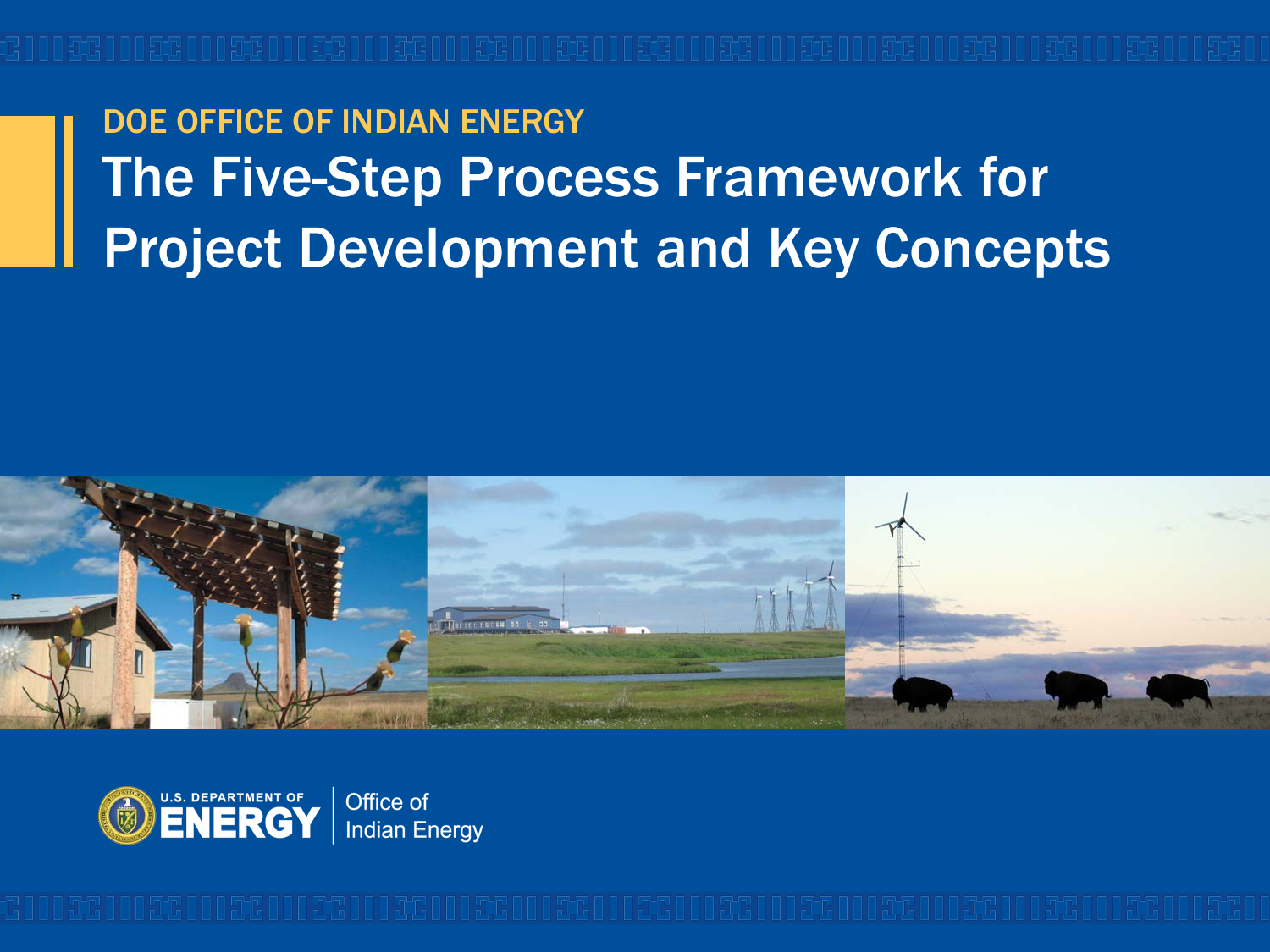### Project Development Process: What Is It?

- Framework based on **experience**
- Focuses on key decision points
- Shows that project development is **iterative**
- Emphasizes that delaying or deciding against a project that does not meet current goals is a viable outcome and option

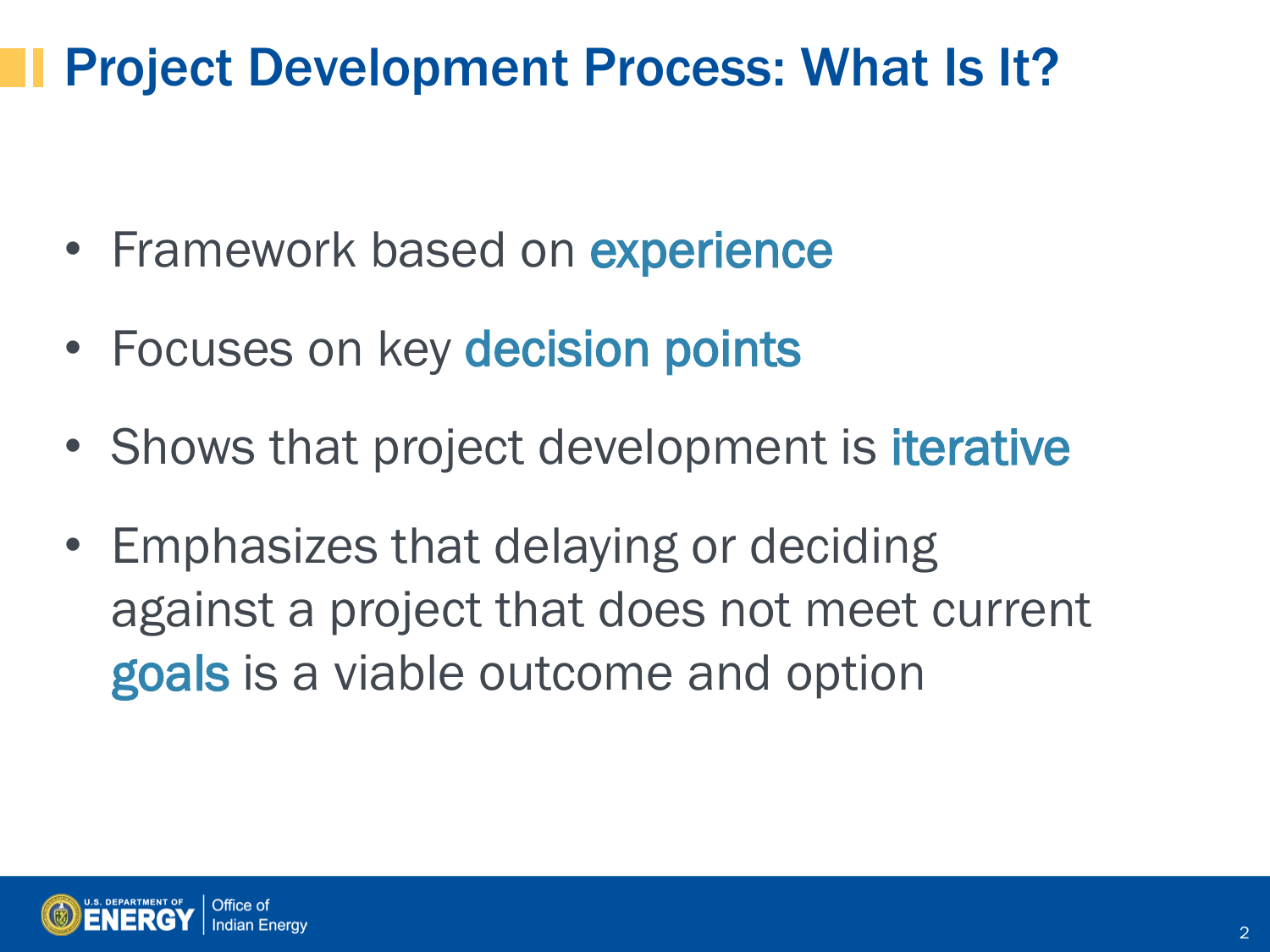## Project Uncertainty/Capitol at Risk



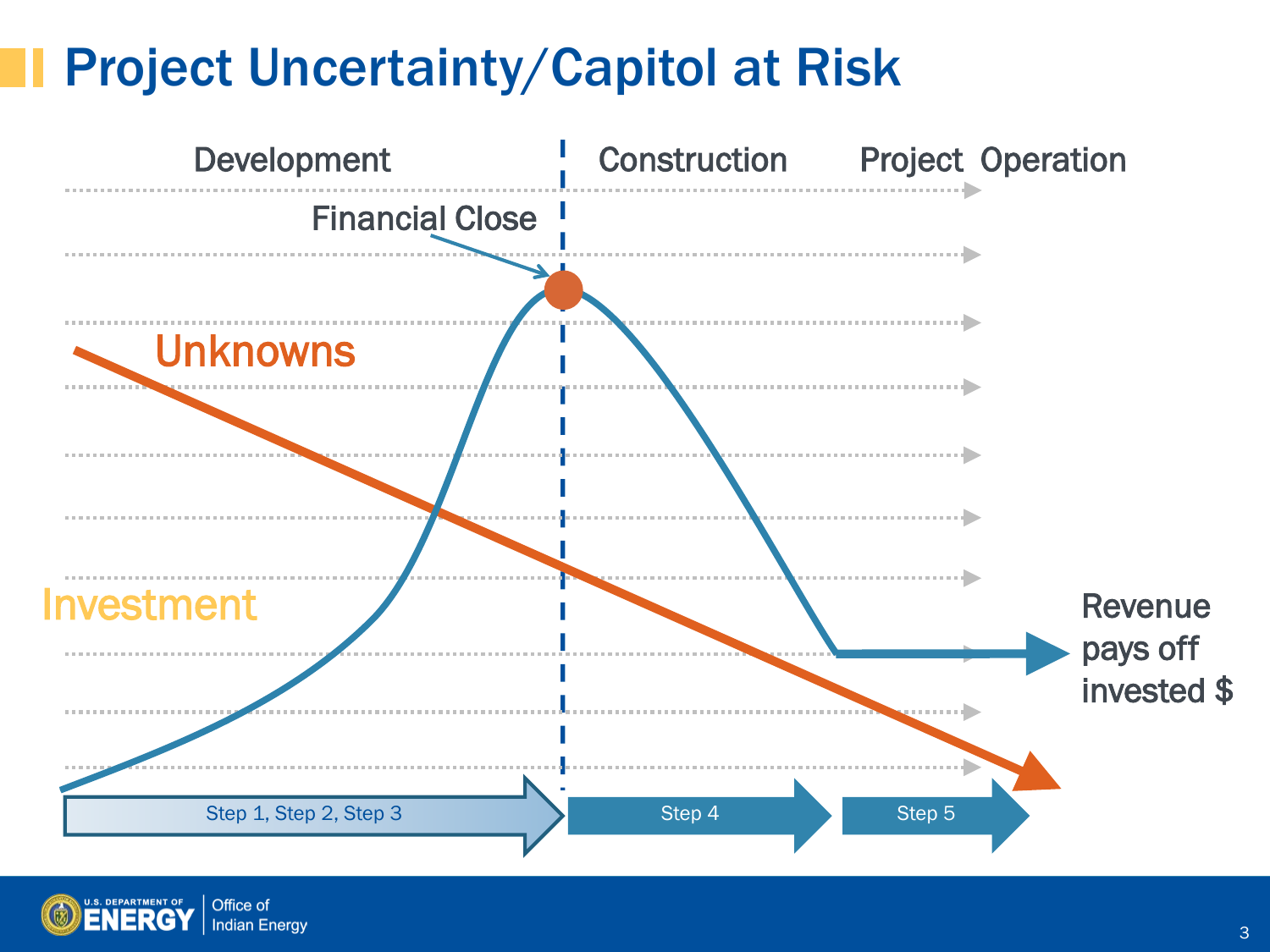

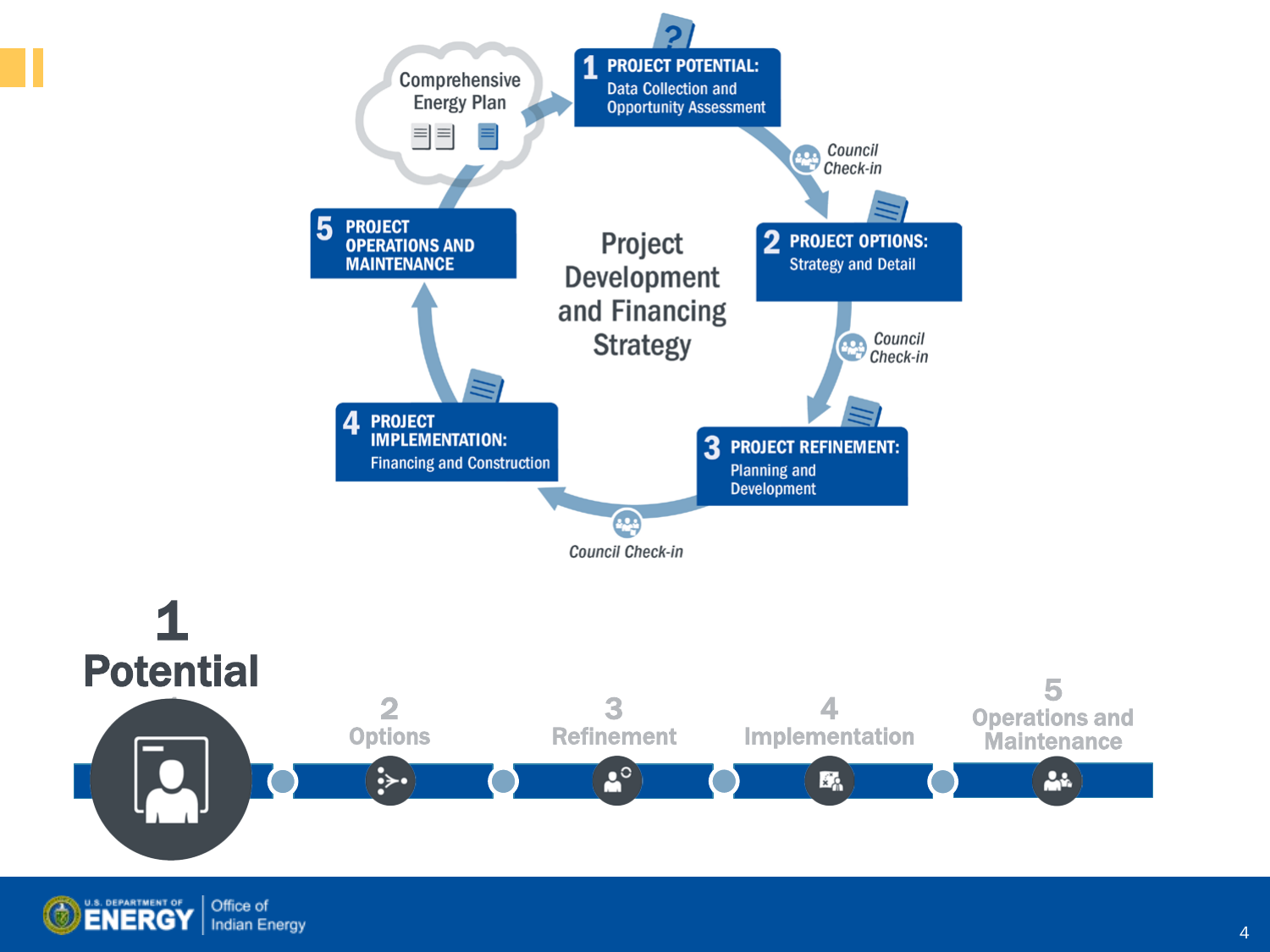### Step 1: Site, Scale, Resource, and Community Market Potential



Purpose: Determine whether basic elements for a successful project are in place

#### Tasks:

- 1. Identify possible sites for project locations
- 2. Determine the energy load/demand for these sites using past electric bills for these facilities
- 3. Confirm renewable energy resource
- 4. Review tribal facility electric cost data, regulations, and transmission and interconnection requirements
- 5. Evaluate community market potential for renewable sales. Your community is the marketplace/energy –user.
- 6. Assemble or communicate with the right team—those in positions or with knowledge to facilitate, approve, and champion the project

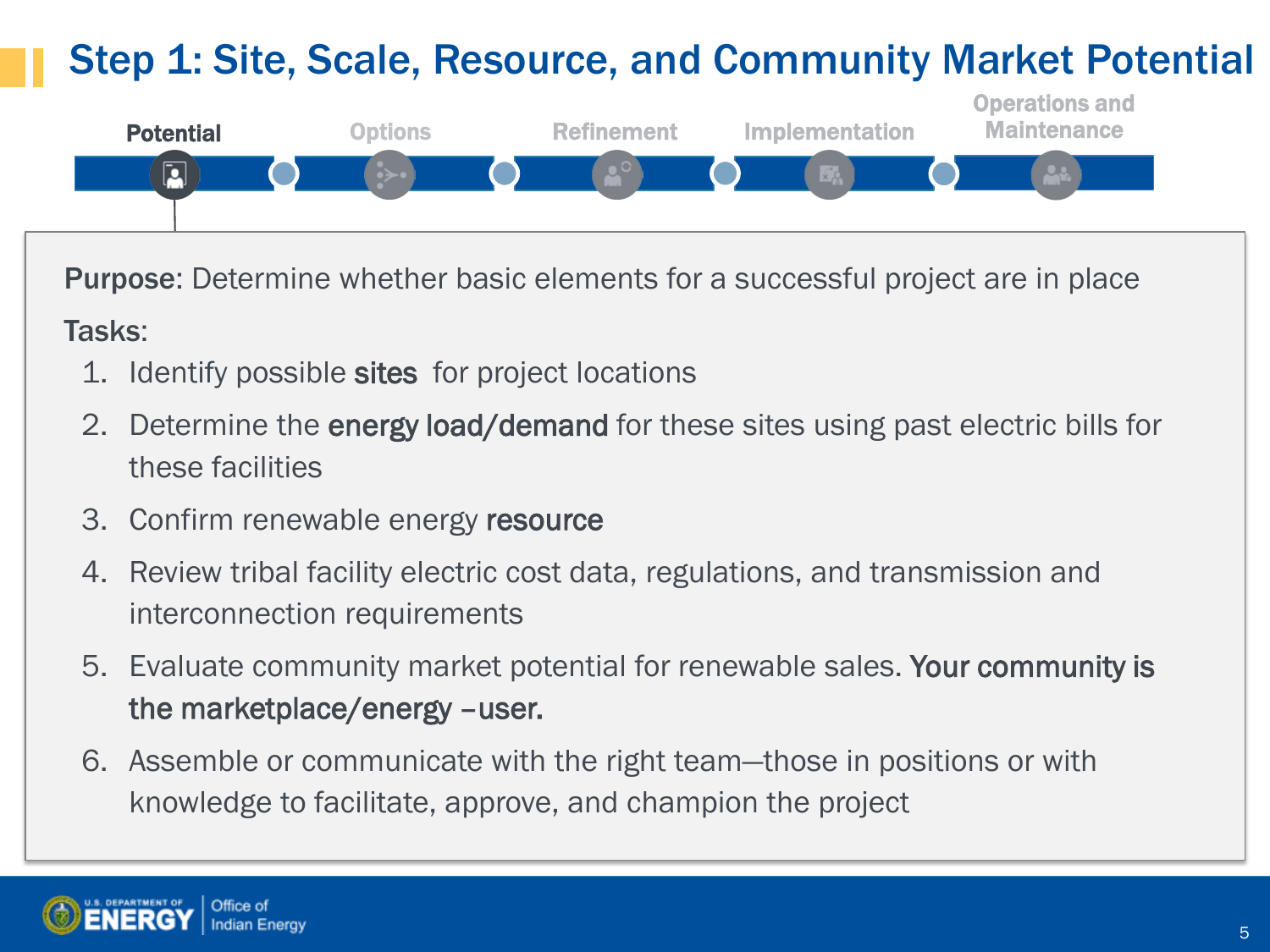

**ENERGY** Office of **Indian Energy**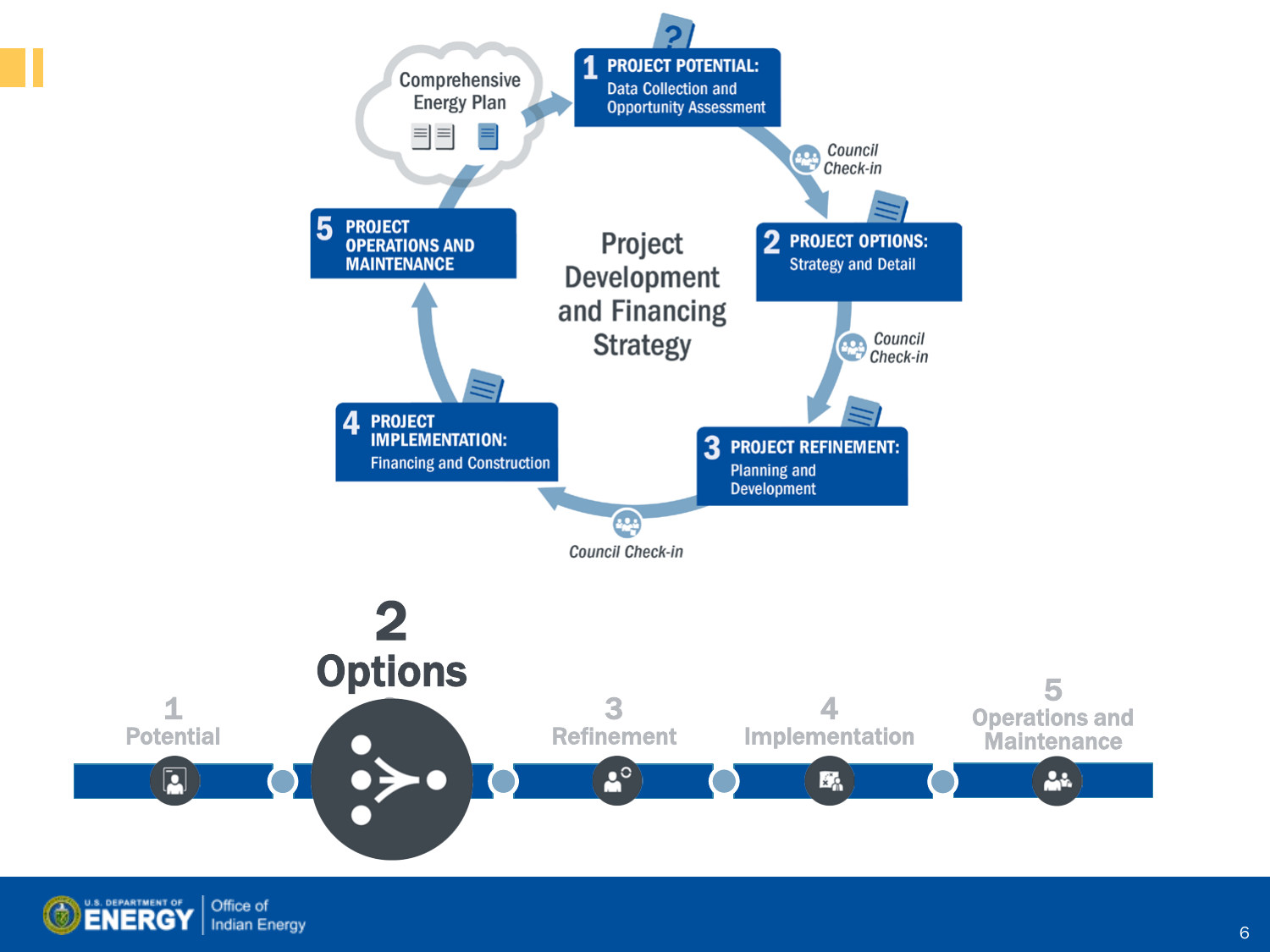### Step 2: Roles, Business Structures, & Regulatory Considerations



Purpose: Determine ownership structure and permitting considerations if any. *(Note: It is likely that internal tribal permitting is required if developed on tribal lands, however, state and federal permitting may be required if the Tribe is dealing with fee or trust land outside the tribal land holdings.)*

#### Tasks:

- 1. Understand tribal role(s) and risk allocations/business structure
- 2. Identify permitting needs and site use considerations
- 3. Identify interconnection rules and net metering options with the local utility

### Outputs:

- 1. Clarify tribal roles
- 2. Decide on business structure
- 3. Understand the permit needs and process
- 4. Understand interconnection and net-metering options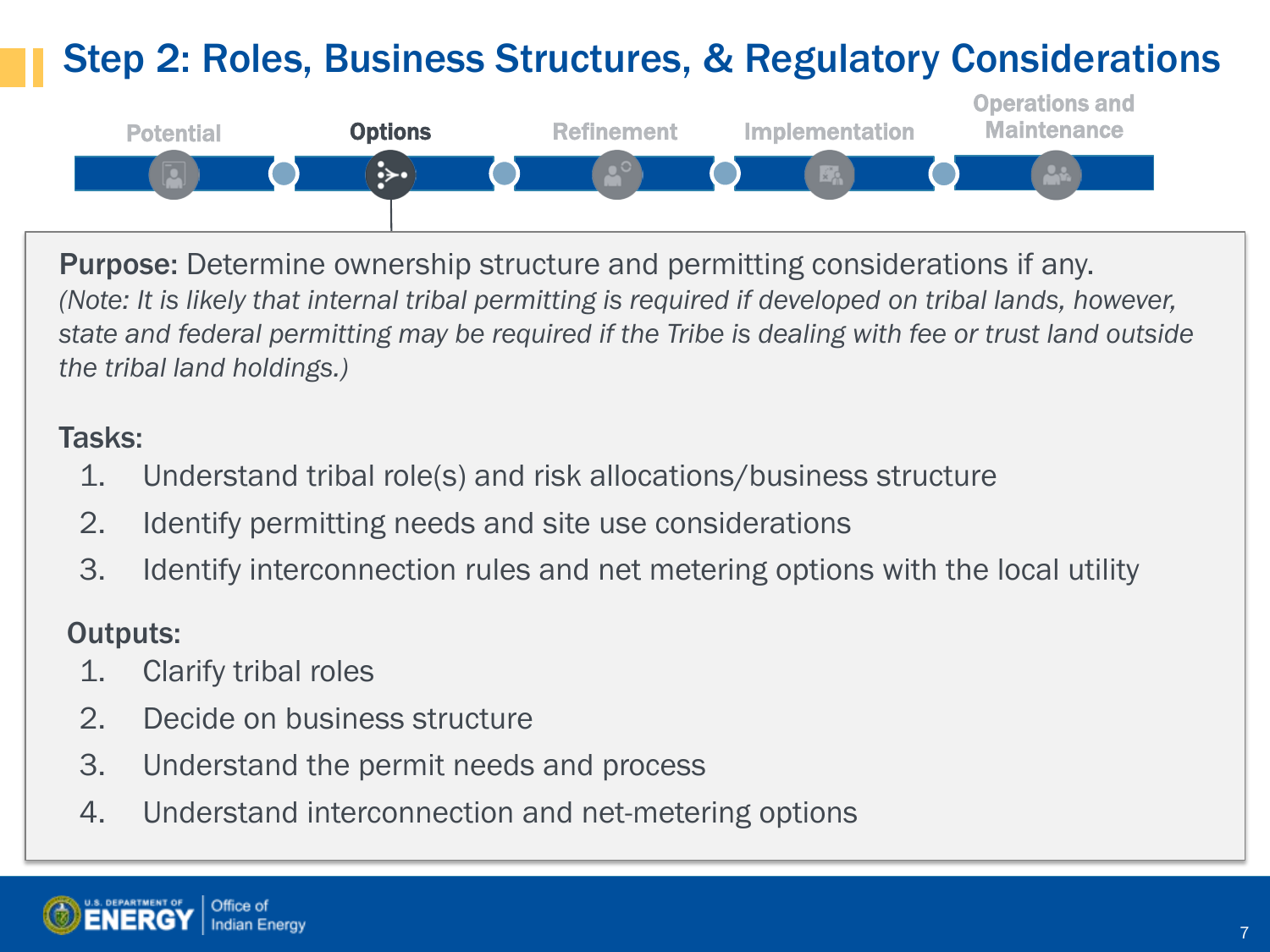

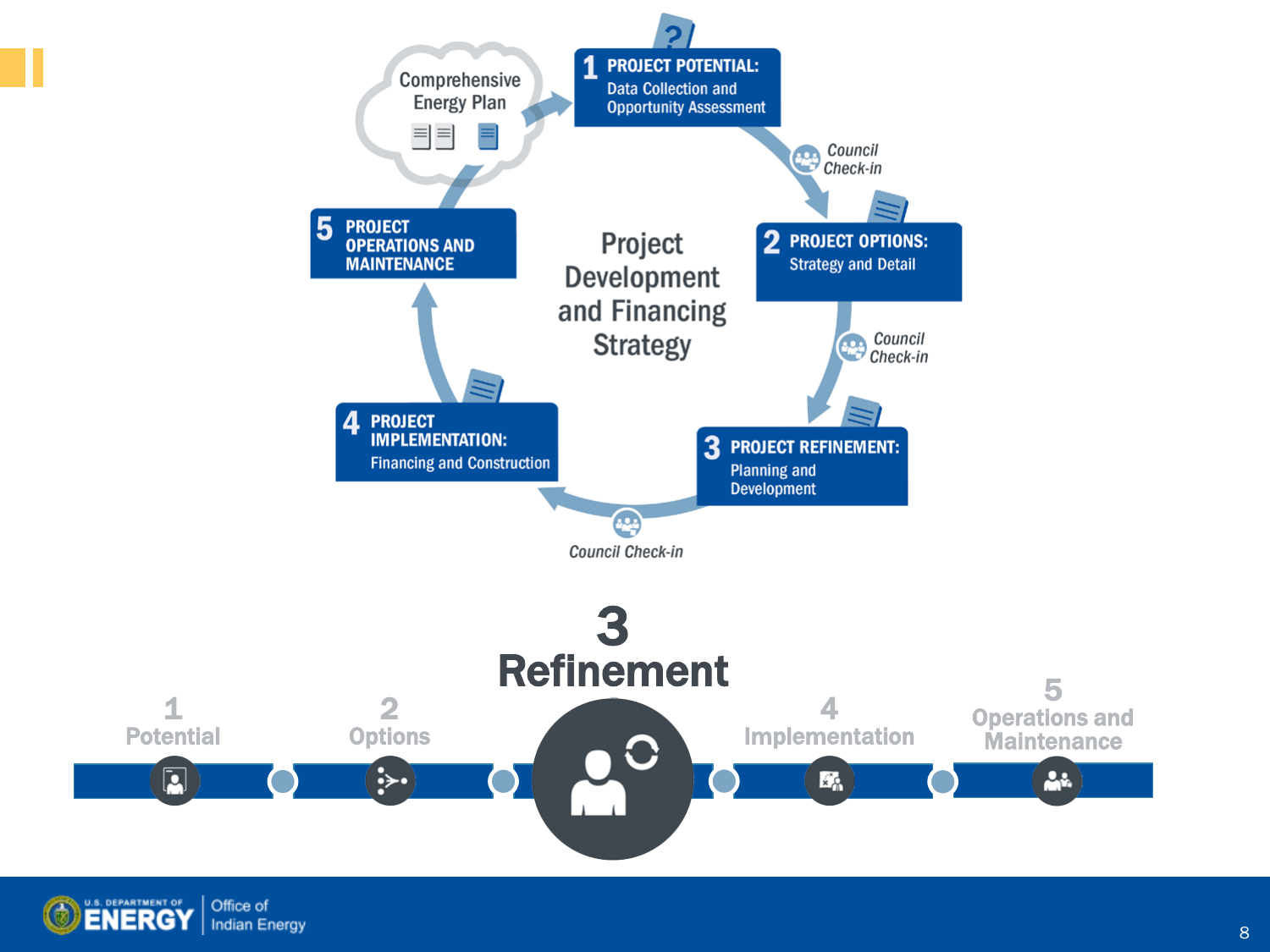# Step 3: Project Refinement



Purpose: Validate decisions and finalize project structure

### Tasks:

- 1. Finalize ownership structure and project team identification
- 2. Finalize permitting, including environmental reviews, net metering, and interconnection
- 3. Finalize technology, financing, and development costs

### Outputs:

- 1. Proposed financing/commitments and organization structure
- 2. Detailed economic models
- 3. Vendors selected
- 4. Completed environmental reviews and finalized permits
- 5. Net-metering and interconnection agreement
- 6. Transmission finalized, if necessary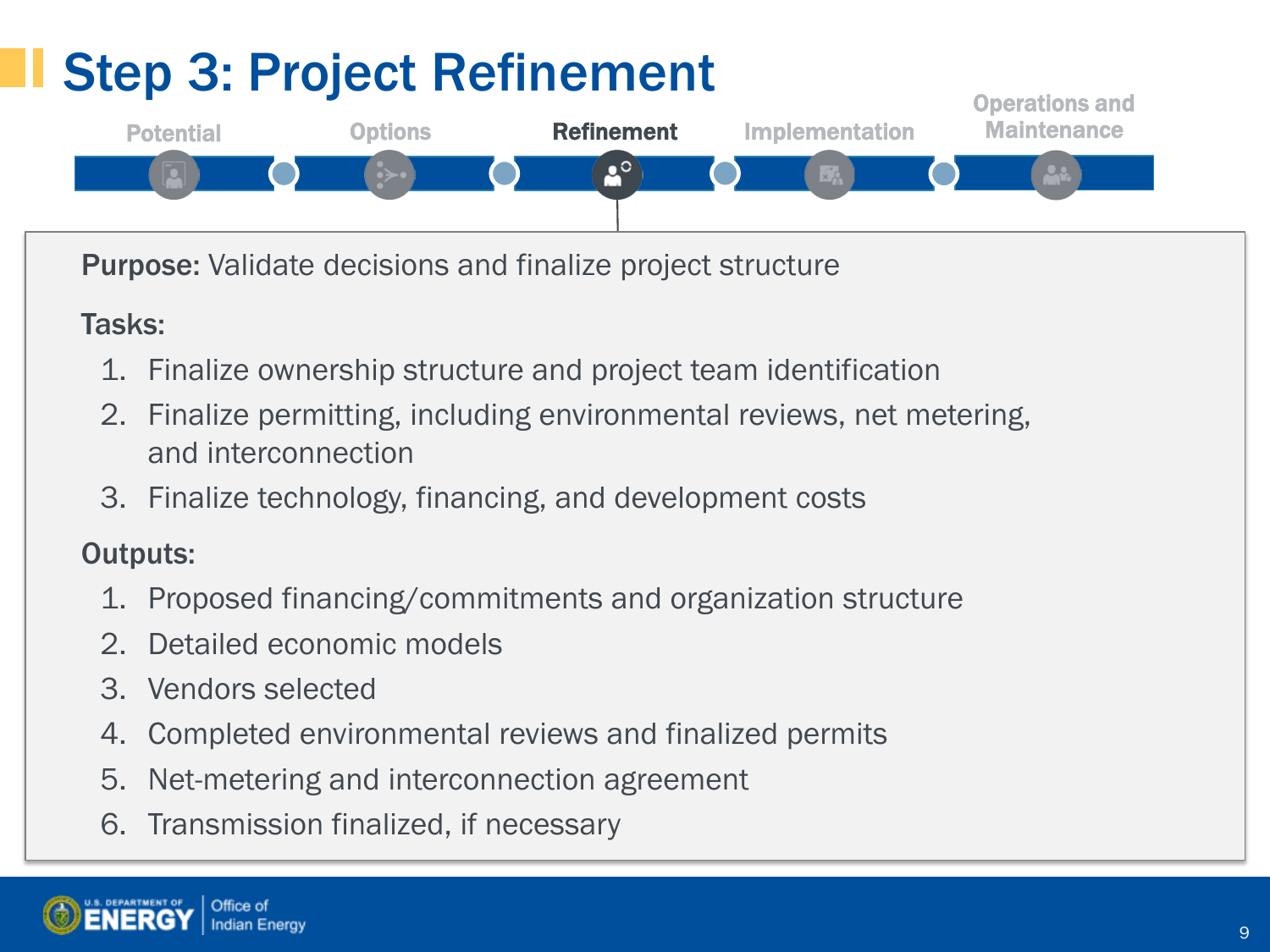

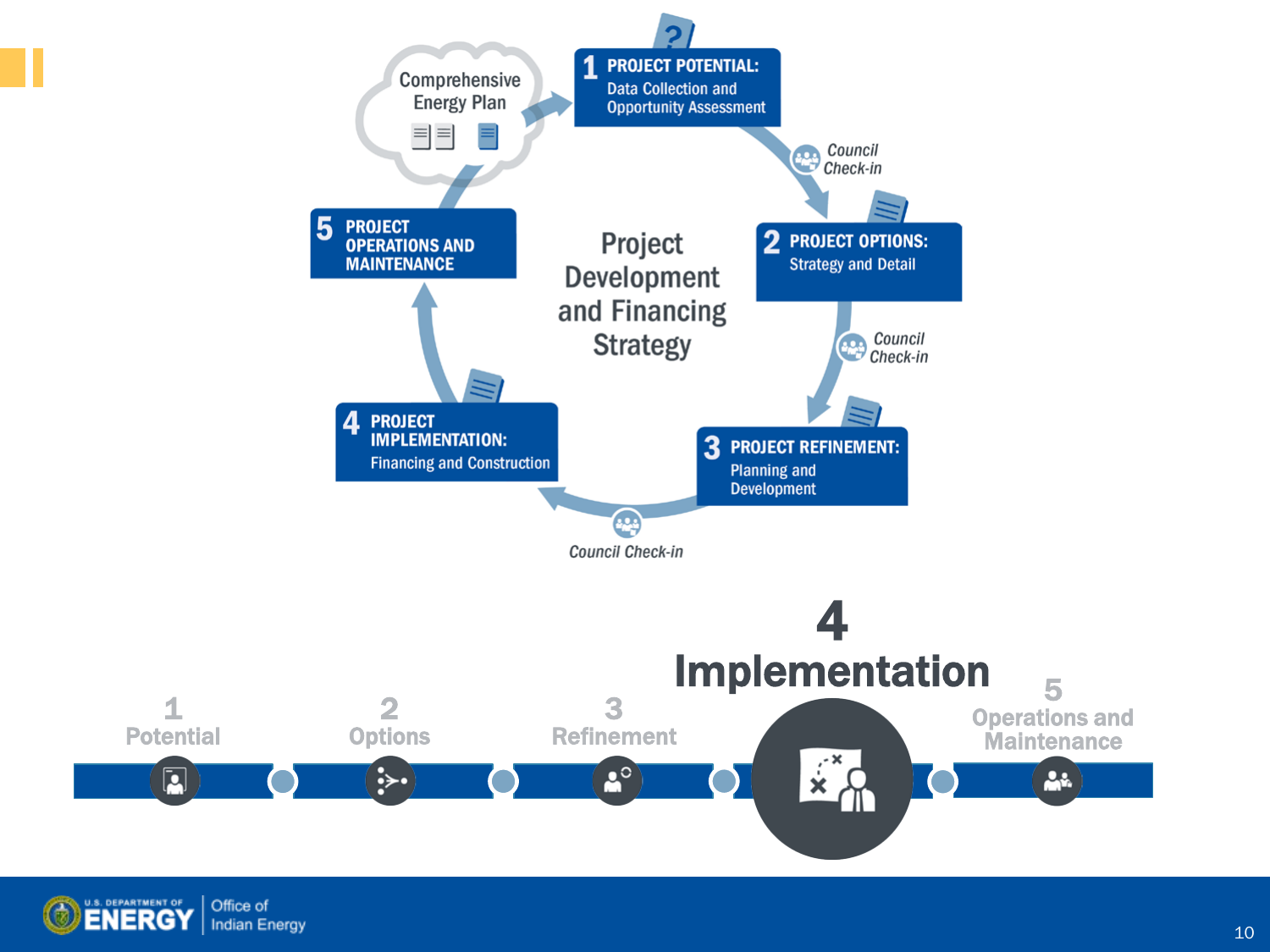# Step 4: Implementation



Purpose: Contract for and **build** the project

### Tasks:

- Finalize pre-construction activities including project agreements financial, contractual, and interconnection
- Start construction and equipment installation
- Interconnect project to the grid
- Start project commissioning leading to facility/community project operation

Output: Completed project (operation)

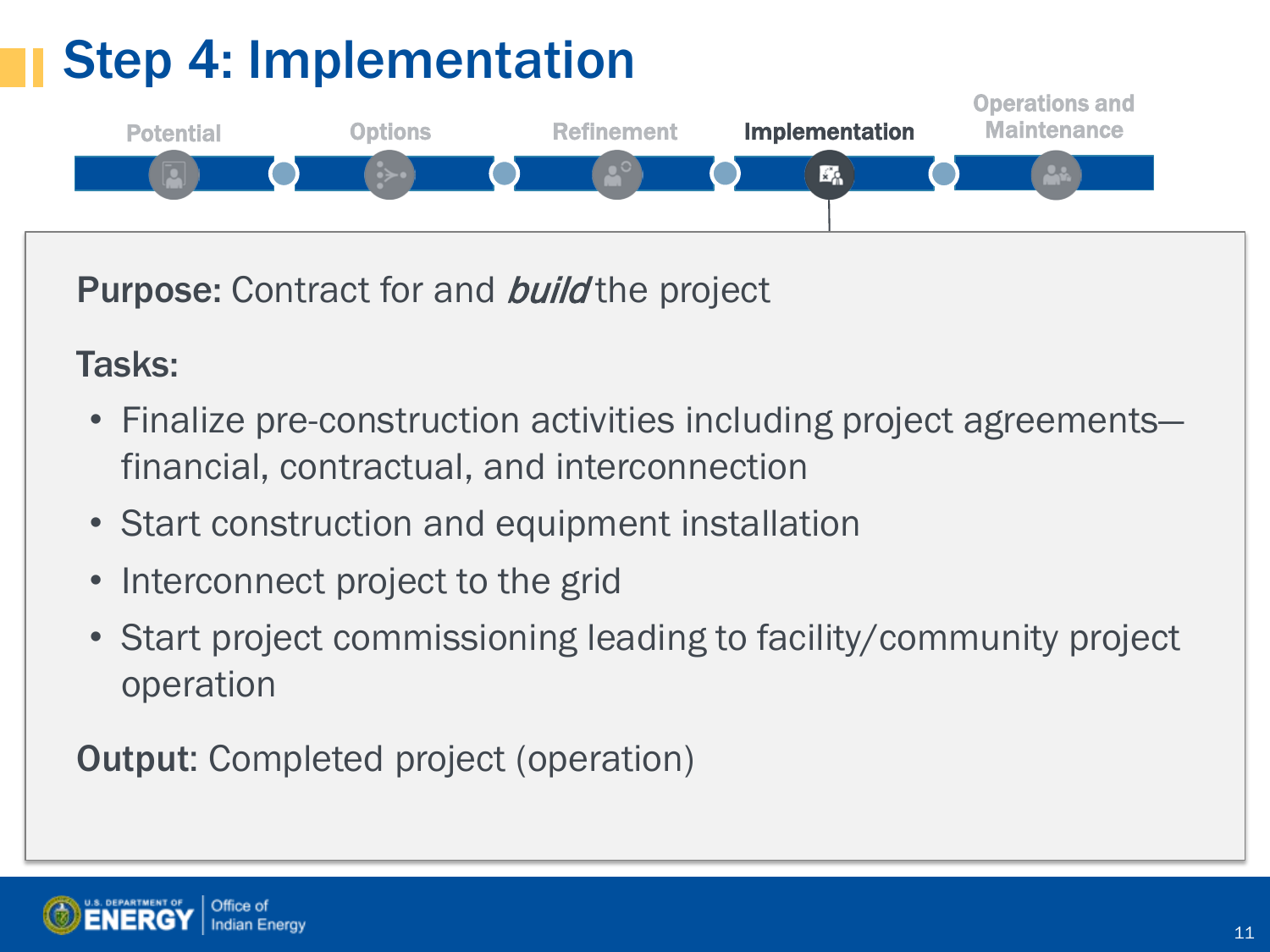

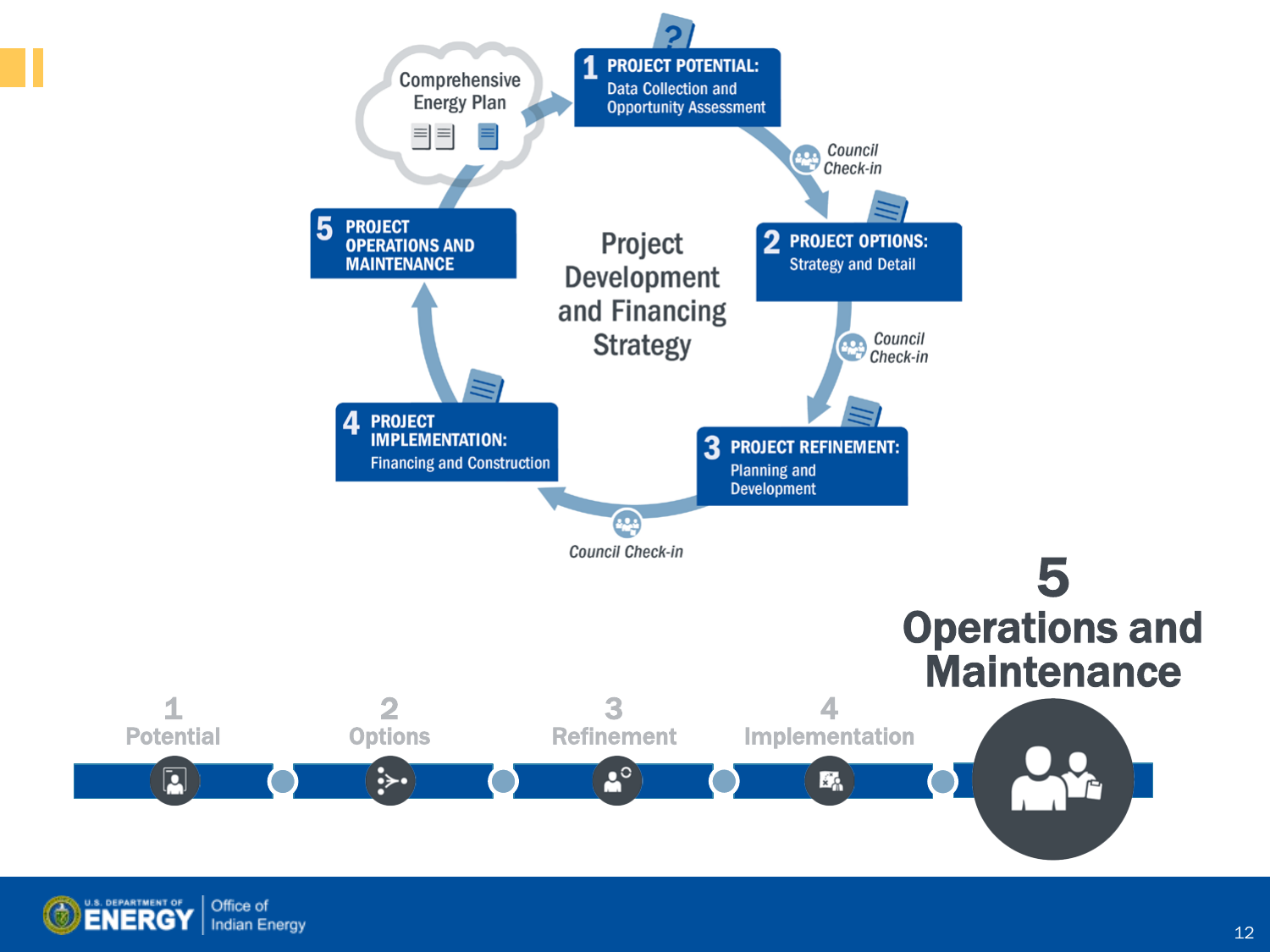### Operations and Step 5: Operations & Maintenance



Purpose: Conduct or ensure ongoing operations and maintenance (O&M), including repair and replacement (R&R)\*

#### Task:

- O&M agreements
- **Warranties**
- Monitoring system
- System performance
- Production guarantees
- **Buyout Options**

#### Outputs:

- Ensure responsible party carries out O&M/R&R\*
- Measuring and tracking success
- Correlate with business plan and strategic energy plan
- Contract compliance
- Reporting of generation
- Met or exceeded energy and financial performance

*\*Especially if owner – role of highest O&M risk*



Photo by Warren Getz, NREL 00180

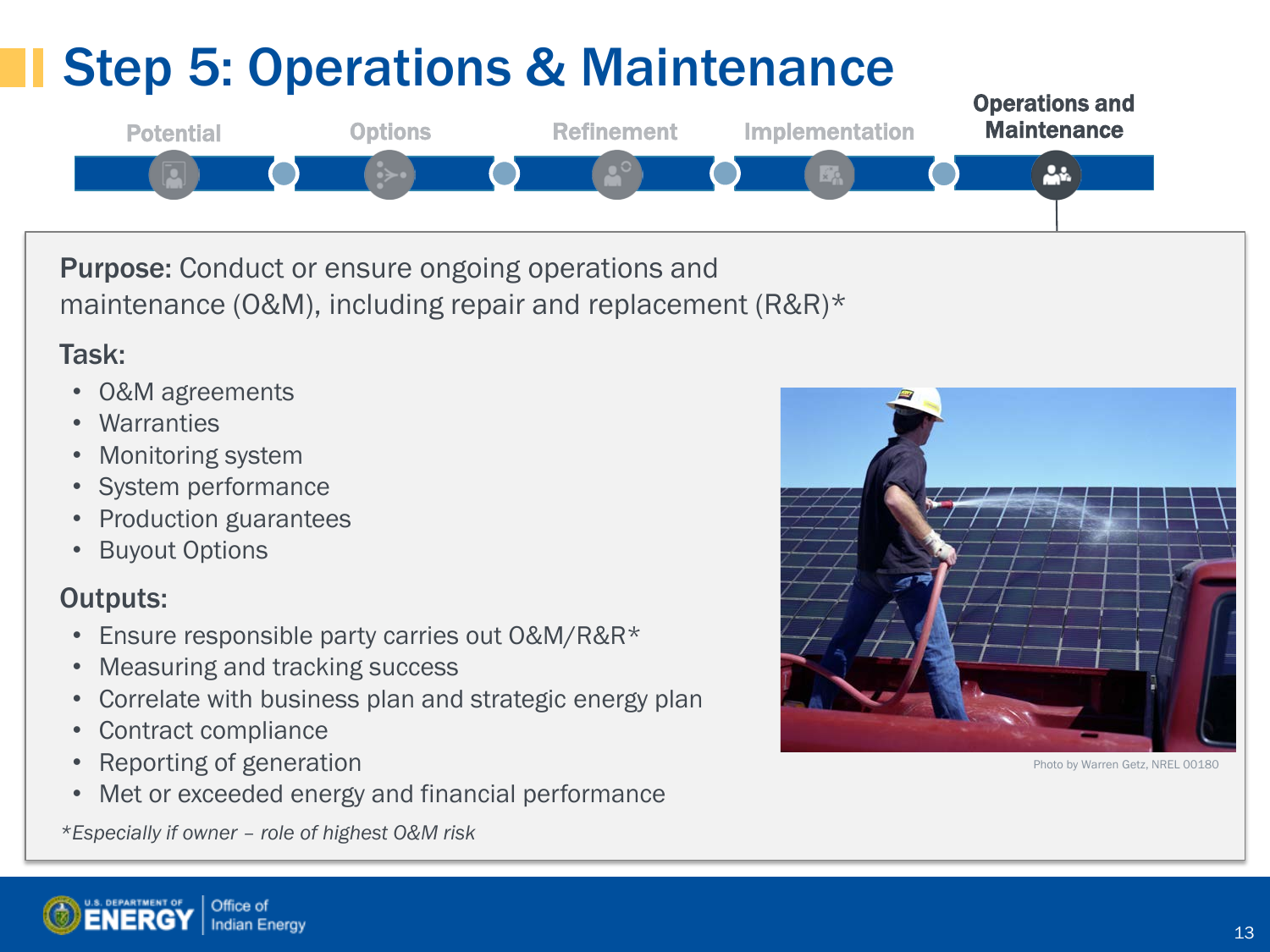# Revisit Energy Plan

- Check back in with planning document update as necessary
- Identify next potential project from plan



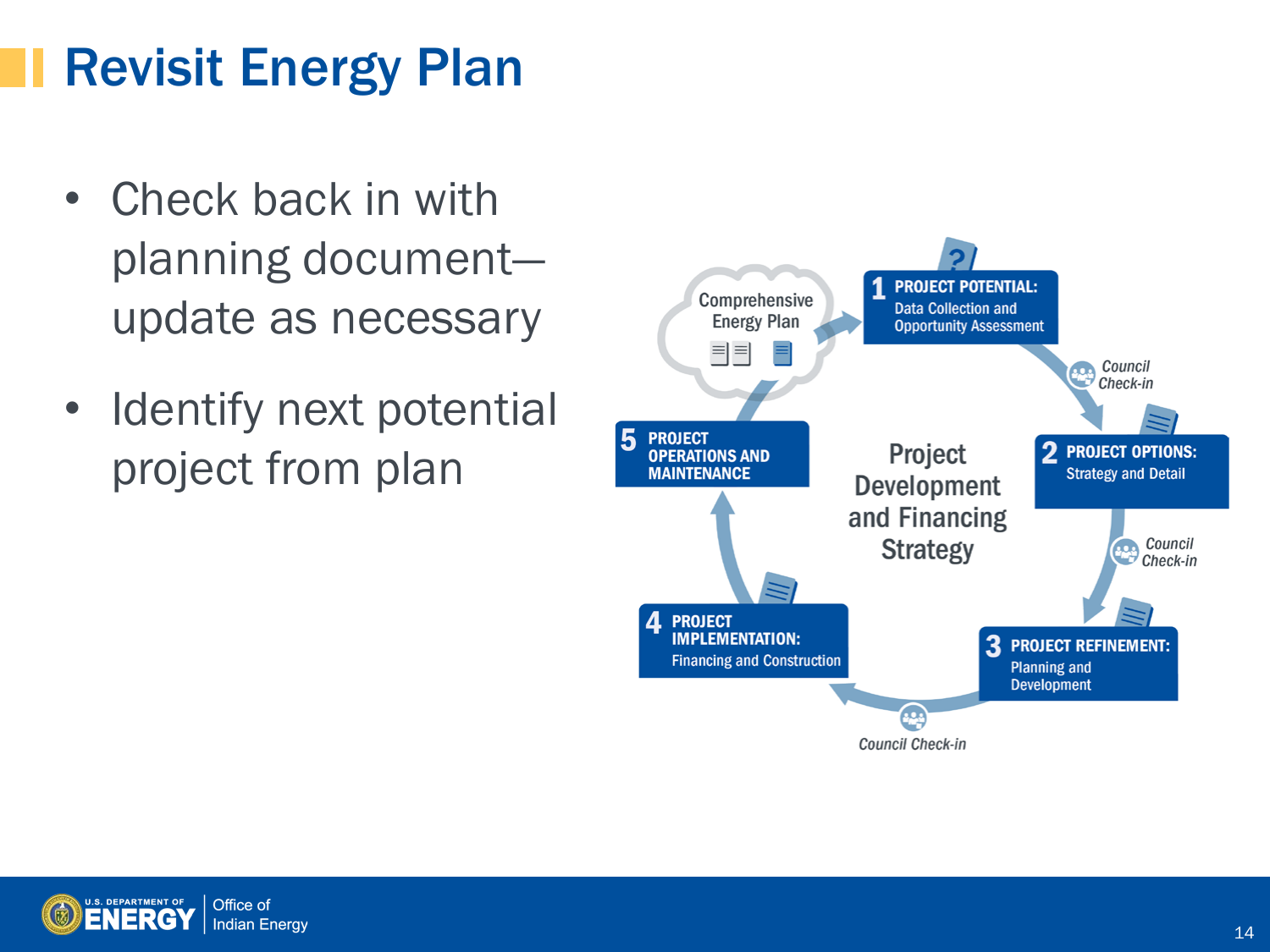## Resources: On-Demand Curriculum

Access free courses anytime

- Foundational Courses Overview of specific renewable energy technologies, strategic energy planning, and grid basics
- **Leadership & Professional Courses**

In-depth information on the components of the project development process and existing financing structures

| <b>Office of Indian Energy Policy and Programs</b>  |                                                                              |                                                                                                                                                                                                                                                                   |                                            |                | Search Energy.gov                            |
|-----------------------------------------------------|------------------------------------------------------------------------------|-------------------------------------------------------------------------------------------------------------------------------------------------------------------------------------------------------------------------------------------------------------------|--------------------------------------------|----------------|----------------------------------------------|
| <b>SERVICES</b>                                     | <b>RESOURCES</b>                                                             | <b>MISSION</b>                                                                                                                                                                                                                                                    | ABOUT US                                   | <b>OFFICES</b> |                                              |
|                                                     | Home > Resources > Education and Training > Renewable Energy Online Learning |                                                                                                                                                                                                                                                                   |                                            |                |                                              |
|                                                     | RENEWABLE ENERGY ONLINE LEARNING                                             |                                                                                                                                                                                                                                                                   |                                            |                |                                              |
| Alaska Native Villages                              |                                                                              | <b>CURRICULUM FOR TRIBES</b>                                                                                                                                                                                                                                      | <b>FOUNDATIONAL COURSES</b>                |                |                                              |
| <b>Education and Training</b>                       |                                                                              | The Office of Indian Energy has developed an educational training program that provides tribal                                                                                                                                                                    | Assessing Energy Needs and Resources       |                |                                              |
| <b>Energy Resource</b><br>Library                   |                                                                              | leaders and professionals with an overview of the project development process and financing<br>of renewable energy projects on tribal lands. The curriculum includes two tracks:                                                                                  |                                            |                |                                              |
| <b>Funding Opportunities</b>                        |                                                                              |                                                                                                                                                                                                                                                                   | <b>Biomass</b>                             |                |                                              |
| Military Initiative                                 |                                                                              | · Foundational Courses: basic information on renewable energy technologies, strategic                                                                                                                                                                             | Direct Use for Building Heat and Hot Water |                |                                              |
| Newsletter                                          |                                                                              | energy planning, and electrical grid basics.<br>- Advanced Courses: in-depth information on tribal project development and financing for                                                                                                                          |                                            |                |                                              |
| Roundtables                                         |                                                                              | various project scales.                                                                                                                                                                                                                                           | <b>Electricity Grid Basics</b>             |                |                                              |
| <b>START Program</b><br><b>Technical Assistance</b> |                                                                              |                                                                                                                                                                                                                                                                   | Geothermal                                 |                |                                              |
| <b>Tribal Energy Program</b>                        |                                                                              | The curriculum can be accessed any time either by clicking on the links to the right or visiting<br>the National Training & Education Resource (NTER) website. See the course terminology                                                                         | Hydroelectric                              |                |                                              |
| <b>Tribal Summit</b>                                |                                                                              | quide for definitions of terms used in the advanced courses.                                                                                                                                                                                                      |                                            |                |                                              |
|                                                     |                                                                              |                                                                                                                                                                                                                                                                   | <b>Strategic Energy Planning</b>           |                |                                              |
|                                                     |                                                                              | TRIBAL RENEWABLE ENERGY WEBINAR SERIES                                                                                                                                                                                                                            | Solar                                      |                |                                              |
|                                                     |                                                                              | The DOE Office of Indian Energy, Office of Energy Efficiency and Renewable Energy Tribal<br>Energy Program, and Western Area Power Administration sponsor a series of free webinars on<br>tribal renewable energy. Learn more and register for upcoming webinars. |                                            |                | Wind                                         |
|                                                     |                                                                              |                                                                                                                                                                                                                                                                   |                                            |                | <b>ADVANCED COURSES</b>                      |
|                                                     |                                                                              |                                                                                                                                                                                                                                                                   |                                            |                | Project Development and Financing Essentials |
|                                                     |                                                                              |                                                                                                                                                                                                                                                                   |                                            |                | <b>Project Development Concepts</b>          |
|                                                     |                                                                              |                                                                                                                                                                                                                                                                   |                                            |                | <b>Project Development Process</b>           |
|                                                     |                                                                              |                                                                                                                                                                                                                                                                   |                                            |                | <b>Project Financing Concepts</b>            |
|                                                     |                                                                              |                                                                                                                                                                                                                                                                   |                                            |                | Project Financing Process and Structures     |
|                                                     |                                                                              |                                                                                                                                                                                                                                                                   |                                            |                |                                              |

### [energy.gov/indianenergy/curriculum](http://www.energy.gov/indianenergy/curriculum)

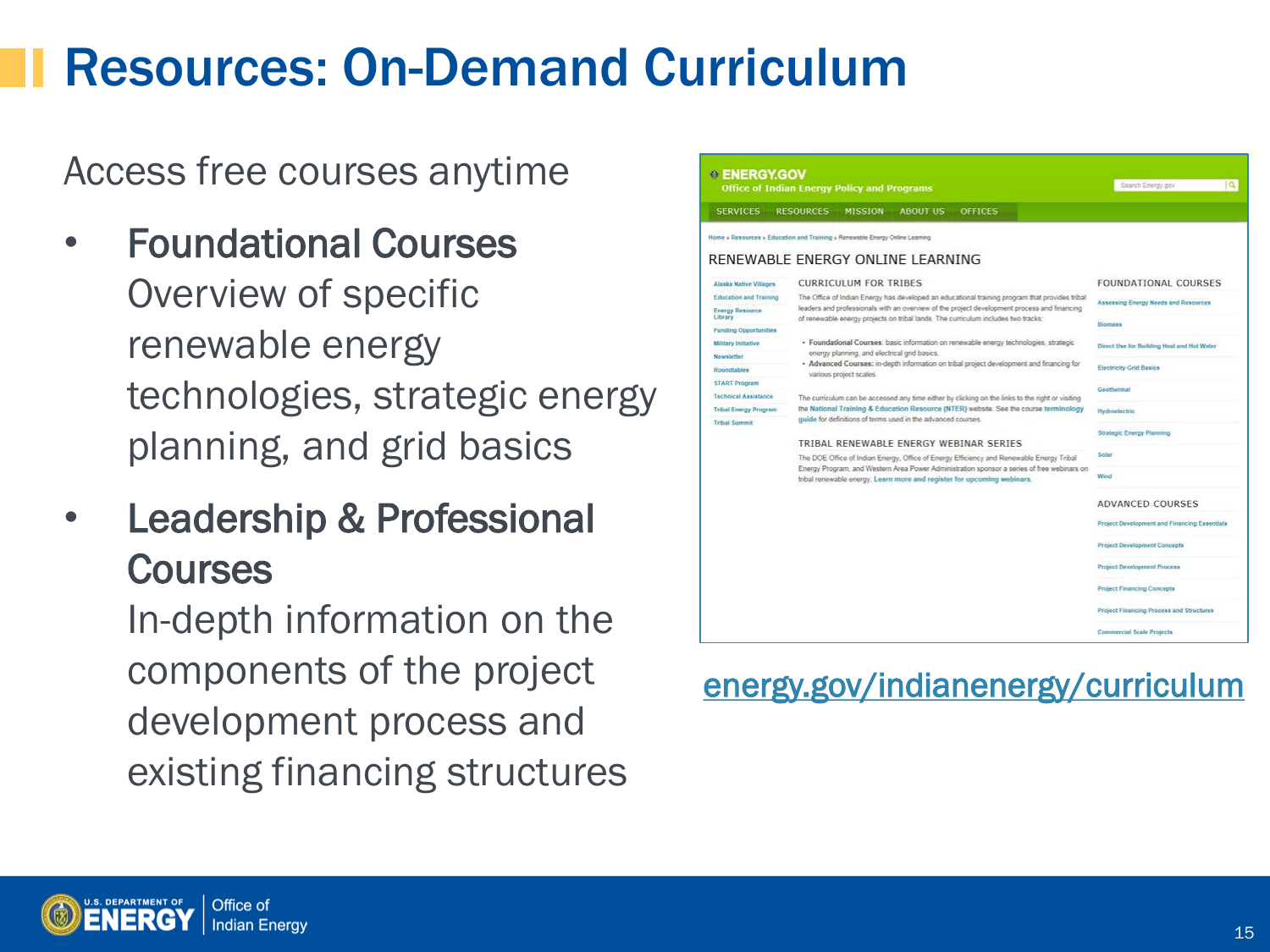## Key Concepts

- Levelized Cost of Energy SAM
- Sources of Capital
- Role of Tax Credits for Renewable Energy Development

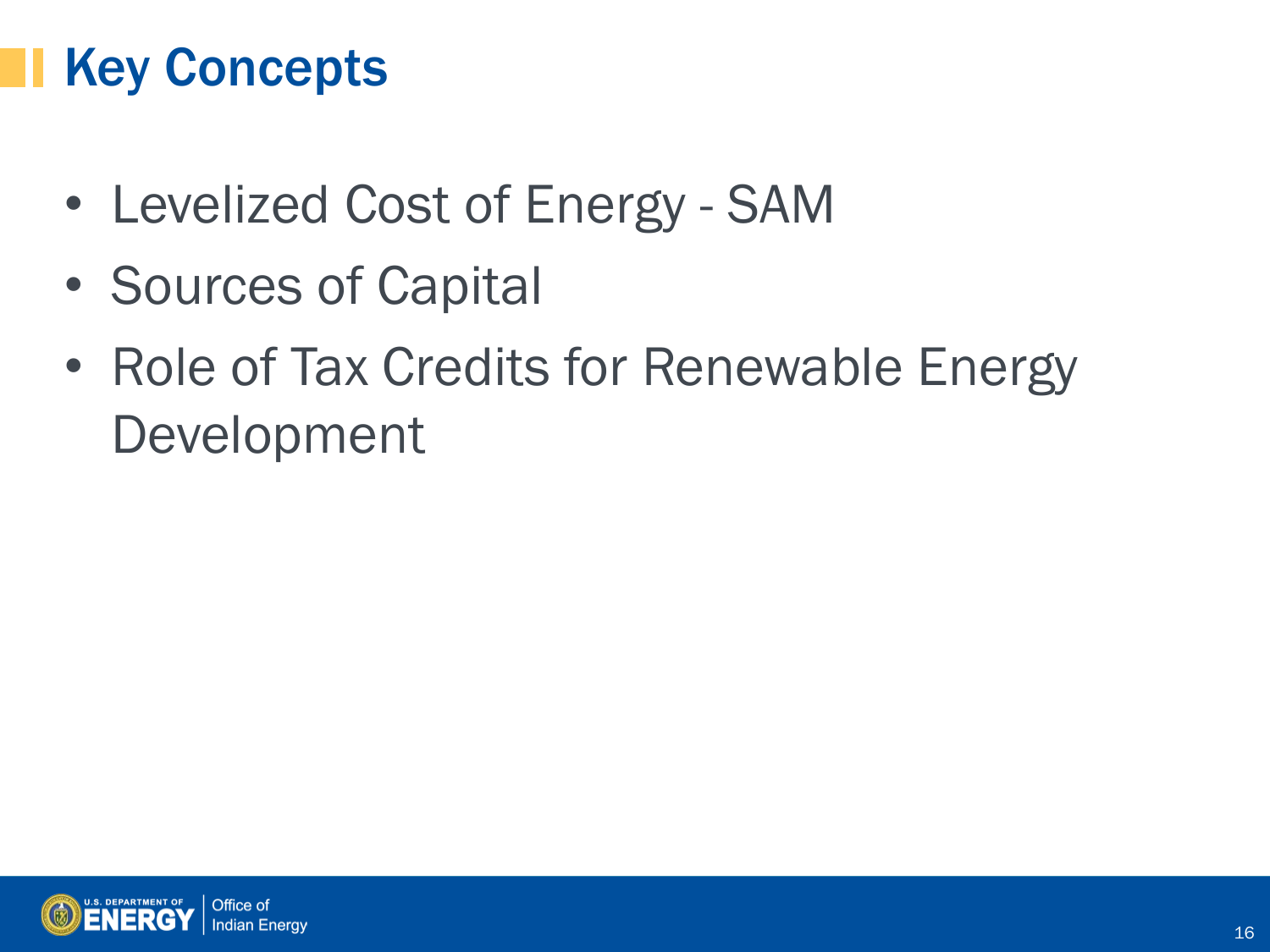## Levelized Cost of Energy (LCOE)

- Measures lifetime costs divided by energy production, captured in \$/megawatt-hour (MWh) or ¢/kilowatt hour (kWh)
- Calculates present value of the total cost of: a) building and b) operating a power plant over an assumed lifetime
- Allows the comparison of different technologies (e.g., wind, solar, natural gas) of unequal life spans, project size, different capital cost, risk, return, and capacities

Critical to making an informed decision to proceed with development of a facility or community energy project.

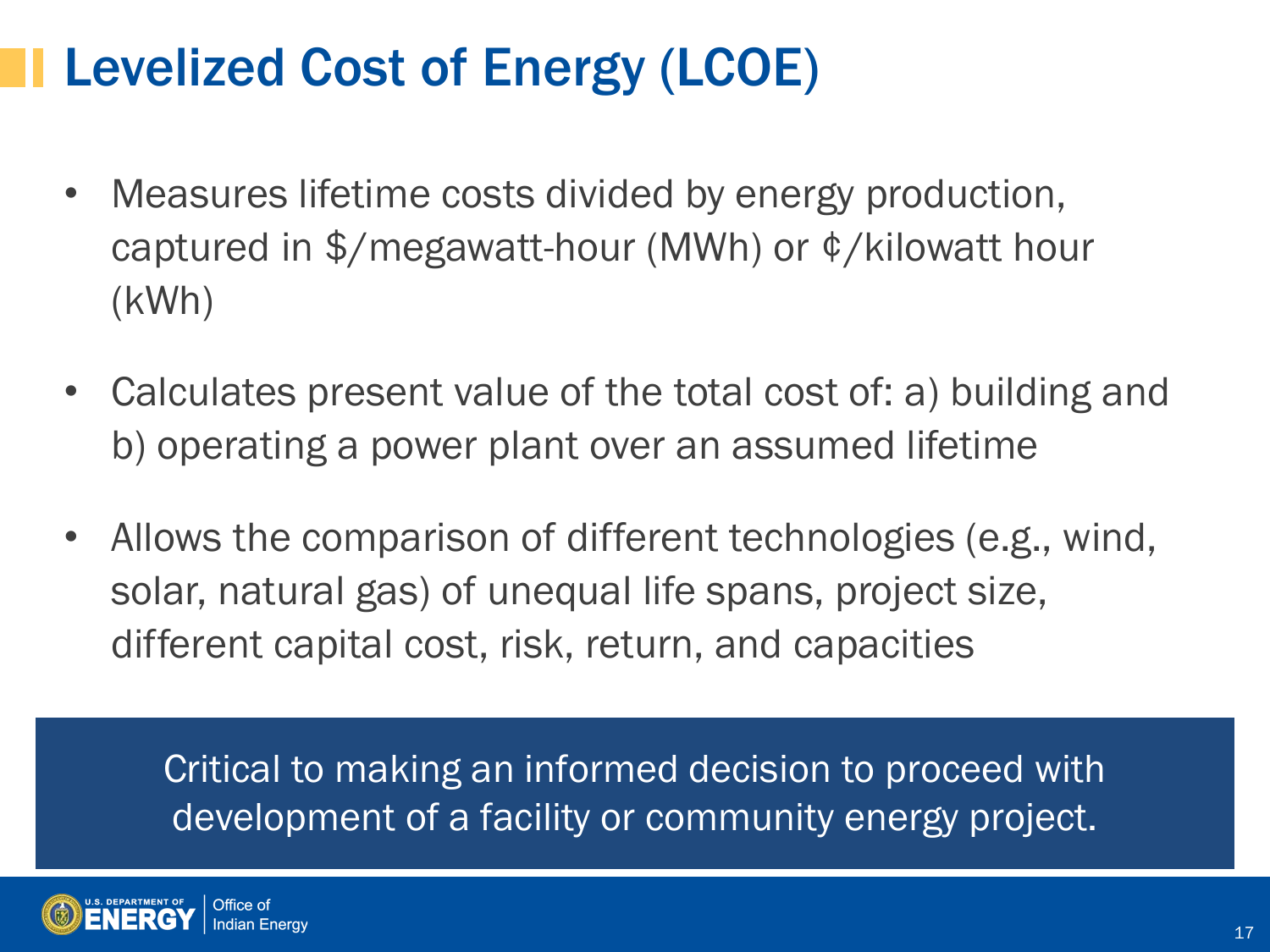## Simplified LCOE Concept



Adapted from European Wind Energy Association, "Economics of Wind Energy," [http://www.ewea.org/fileadmin/ewea\\_documents/documents/00\\_POLICY\\_document/Economics\\_of\\_Wind\\_Energy\\_\\_March\\_2009\\_.pdf](http://www.ewea.org/fileadmin/ewea_documents/documents/00_POLICY_document/Economics_of_Wind_Energy__March_2009_.pdf)